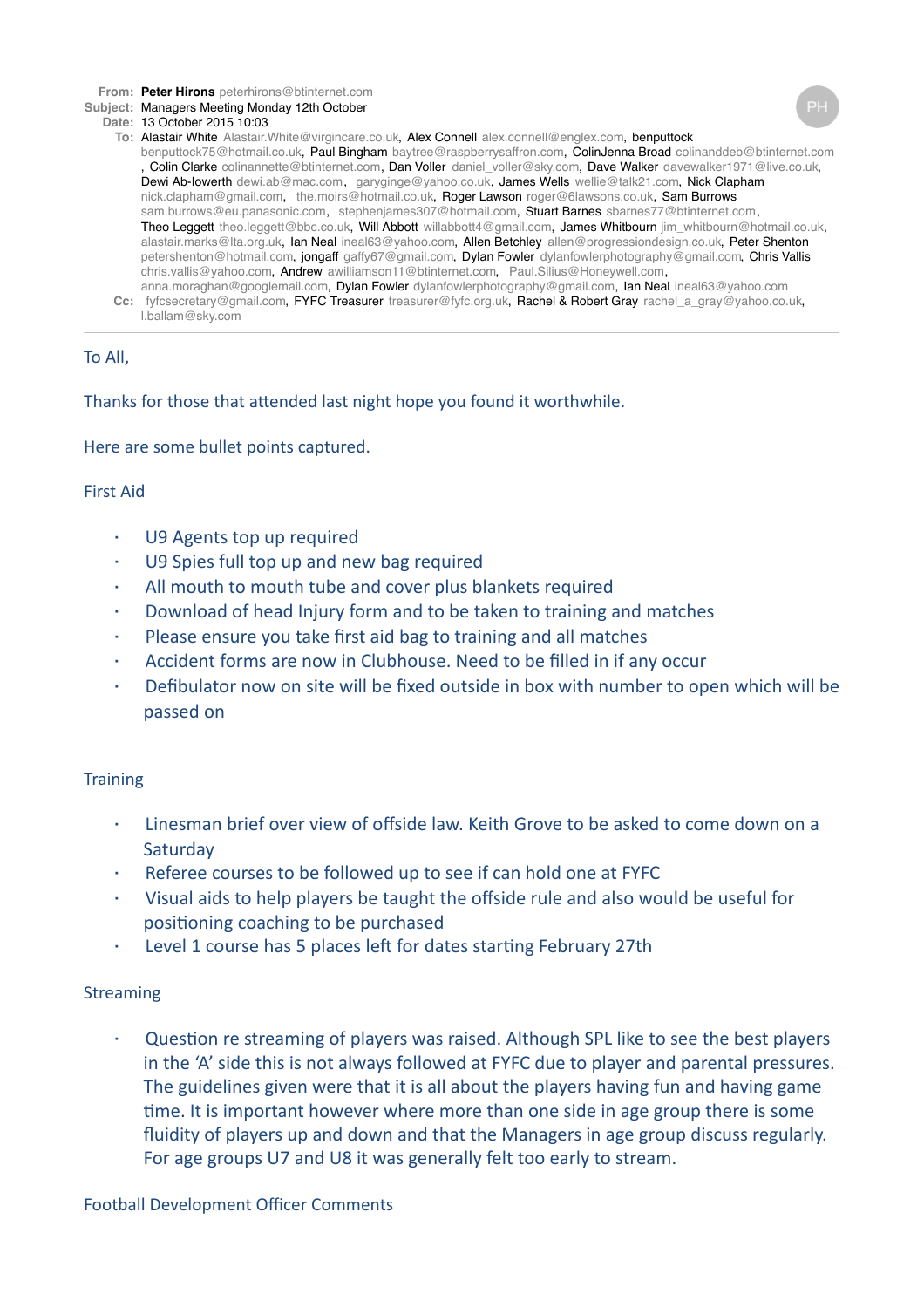- · Had a meeting with Andy Hunt  $1^{st}$  team Manager Godalming Town. He is keen to run monthly coaching sessions at FYFC on a Saturday, starting on 24<sup>th</sup> October. Perhaps for a team of month or anyone interested. This would start at 11:30 for an hour and then invite for players to have lunch at Godalming Town followed by entrance to game and reduced entry for Adults.
- $\cdot$  Andy is also keen on sending some Academy players if required by FYFC to help with training and also refereeing once qualified
- · Looking to raise Club Status with FA to Club Development standard or higher and benefit more from things on offer from FA

CWO (PLEASE SEND THIS ON TO ALL PARENTS/ GUARDIANS)

- Reminder that all parents, players, managers and coaches should be aware of Respect code of conducts that FYFC follow
- $\cdot$  Photography and videoing of matches you should make sure you know whom the person is taken these and that all your team and opposition are happy with this to take place

Merchandise (PLEASE SEND THIS ON TO ALL PARENTS/ GUARDIANS)

New training tops can be customised but need to know requirements no later than 24<sup>th</sup> October to get in prior to Christmas Rachel has kindly said will devise an order form.

There will also be a small stock of sizes non customised.

Up and Coming Events (PLEASE SEND THIS ON TO ALL PARENTS/ GUARDIANS)

- · Saturday 17<sup>th</sup> October cake sale for Great Ormond Street at Club
- Bonfire night reminder tickets on sale and would be good if pre purchased over next few weeks so we have an idea on numbers attending
- Godalming Town Half term Soccer Coaching available please ring Andy on 07515 882831
- · A day of coaching available for Mane Charity at Merrist Wood with Roy Hodgson during half term. More details to follow

General Reminders

- $\cdot$  If home team need to advise opposition by no later than 9 pm on Monday of week of game. Suggest at same time start getting your player availability in, tuck shop helpers if required
	- And referee by then as well.
- · Opening and locking up. All buildings need to be locked and alarmed by last ones out. If need keys for padlocks or shown procedure then please ask.
- · All goals where required to be pegged down during match. After matches pegs to be put back in store together with corner flags. Goals to be chained up to fence line and off pitches where provided.